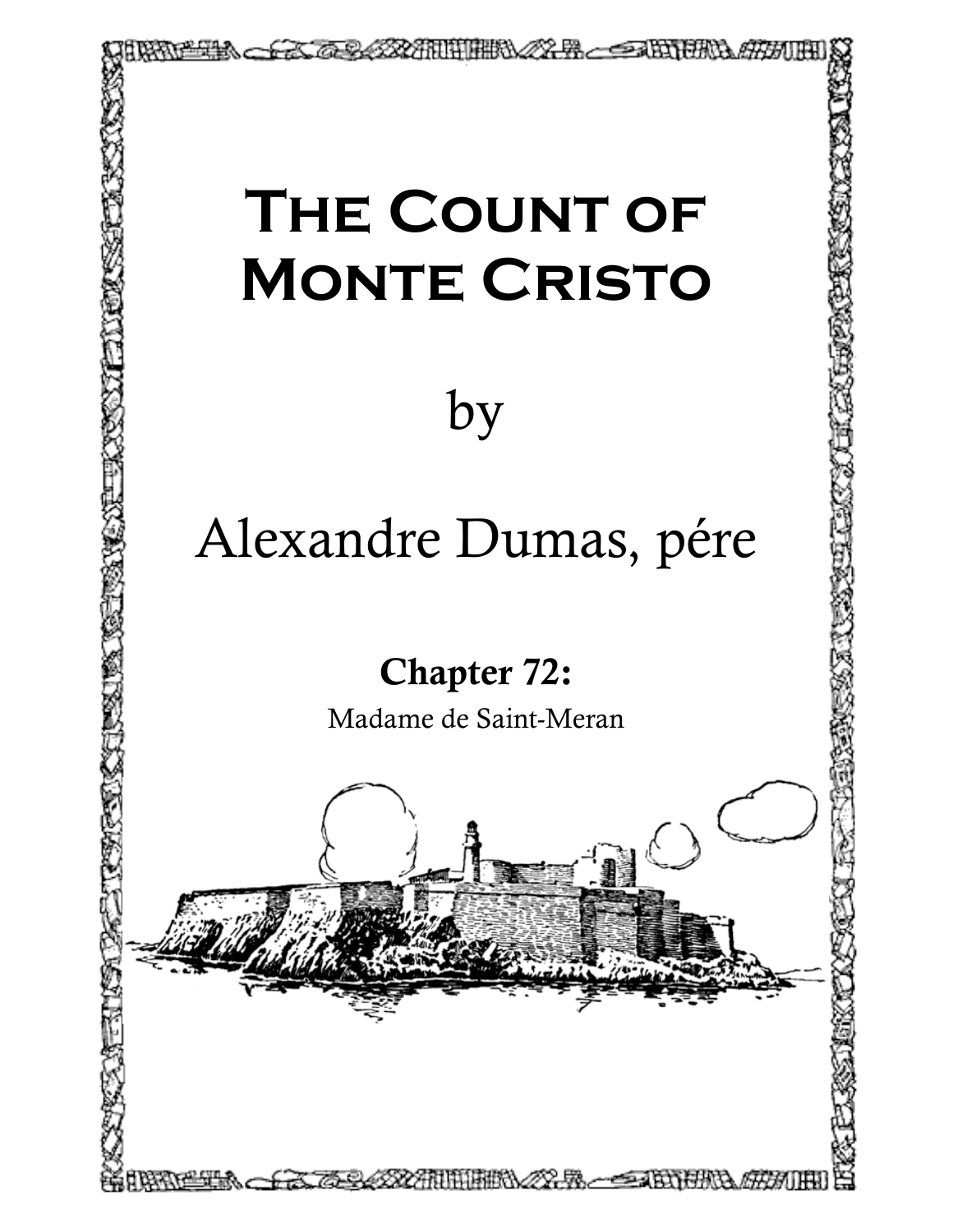A gloomy scene had indeed just passed at the house of M. de Villefort. After the ladies had departed for the ball, whither all the entreaties of Madame de Villefort had failed in persuading him to accompany them, the procureur had shut himself up in his study, according to his custom, with a heap of papers calculated to alarm any one else, but which generally scarcely satisfied his inordinate desires. But this time the papers were a mere matter of form. Villefort had secluded himself, not to study, but to reflect; and with the door locked and orders given that he should not be disturbed excepting for important business, he sat down in his arm–chair and began to ponder over the events, the remembrance of which had during the last eight days filled his mind with so many gloomy thoughts and bitter recollections. Then, instead of plunging into the mass of documents piled before him, he opened the drawer of his desk, touched a spring, and drew out a parcel of cherished memoranda, amongst which he had carefully arranged, in characters only known to himself, the names of all those who, either in his political career, in money matters, at the bar, or in his mysterious love affairs, had become his enemies.

Their number was formidable, now that he had begun to fear, and yet these names, powerful though they were, had often caused him to smile with the same kind of satisfaction experienced by a traveller who from the summit of a mountain beholds at his feet the craggy eminences, the almost impassable paths, and the fearful chasms, through which he has so perilously climbed. When he had run over all these names in his memory, again read and studied them, commenting meanwhile upon his lists, he shook his head.

"No," he murmured, "none of my enemies would have waited so patiently and laboriously for so long a space of time, that they might now come and crush me with this secret. Sometimes, as Hamlet says—

but, like a phosphoric light, they rise but to mislead. The story has been told by the Corsican to some priest, who in his turn has repeated it. M.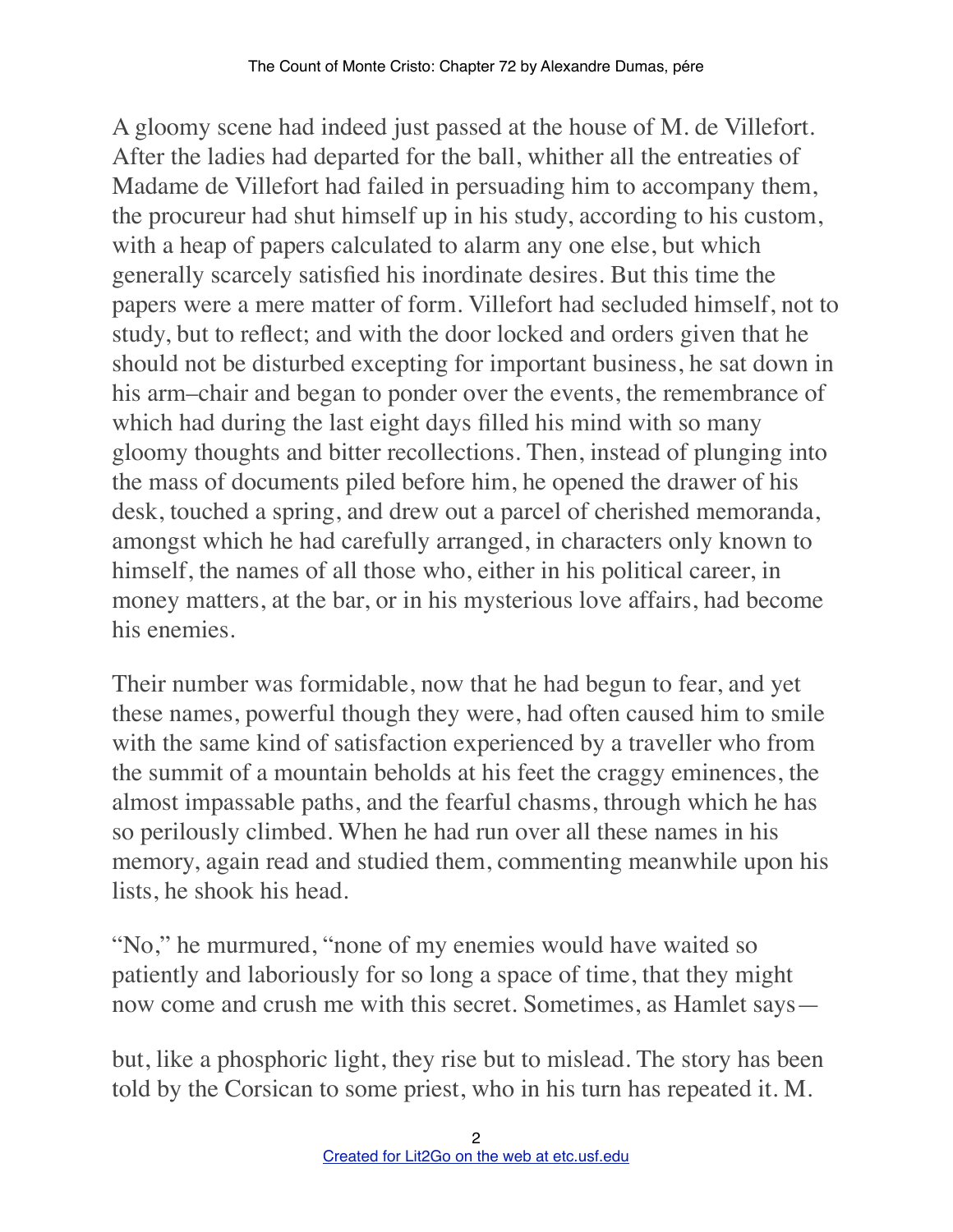de Monte Cristo may have heard it, and to enlighten himself—but why should he wish to enlighten himself upon the subject?" asked Villefort, after a moment's reflection, "what interest can this M. de Monte Cristo or M. Zaccone,—son of a shipowner of Malta, discoverer of a mine in Thessaly, now visiting Paris for the first time,—what interest, I say, can he take in discovering a gloomy, mysterious, and useless fact like this? However, among all the incoherent details given to me by the Abbe Busoni and by Lord Wilmore, by that friend and that enemy, one thing appears certain and clear in my opinion—that in no period, in no case, in no circumstance, could there have been any contact between him and me."

'Foul deeds will rise, Tho' all the earth o'erwhelm them to men's eyes;'

But Villefort uttered words which even he himself did not believe. He dreaded not so much the revelation, for he could reply to or deny its truth;—he cared little for that mene, tekel, upharsin, which appeared suddenly in letters of blood upon the wall;—but what he was really anxious for was to discover whose hand had traced them. While he was endeavoring to calm his fears,—and instead of dwelling upon the political future that had so often been the subject of his ambitious dreams, was imagining a future limited to the enjoyments of home, in fear of awakening the enemy that had so long slept,—the noise of a carriage sounded in the yard, then he heard the steps of an aged person ascending the stairs, followed by tears and lamentations, such as servants always give vent to when they wish to appear interested in their master's grief. He drew back the bolt of his door, and almost directly an old lady entered, unannounced, carrying her shawl on her arm, and her bonnet in her hand. The white hair was thrown back from her yellow forehead, and her eyes, already sunken by the furrows of age, now almost disappeared beneath the eyelids swollen with grief. "Oh, sir," she said; "oh, sir, what a misfortune! I shall die of it; oh, yes, I shall certainly die of it!"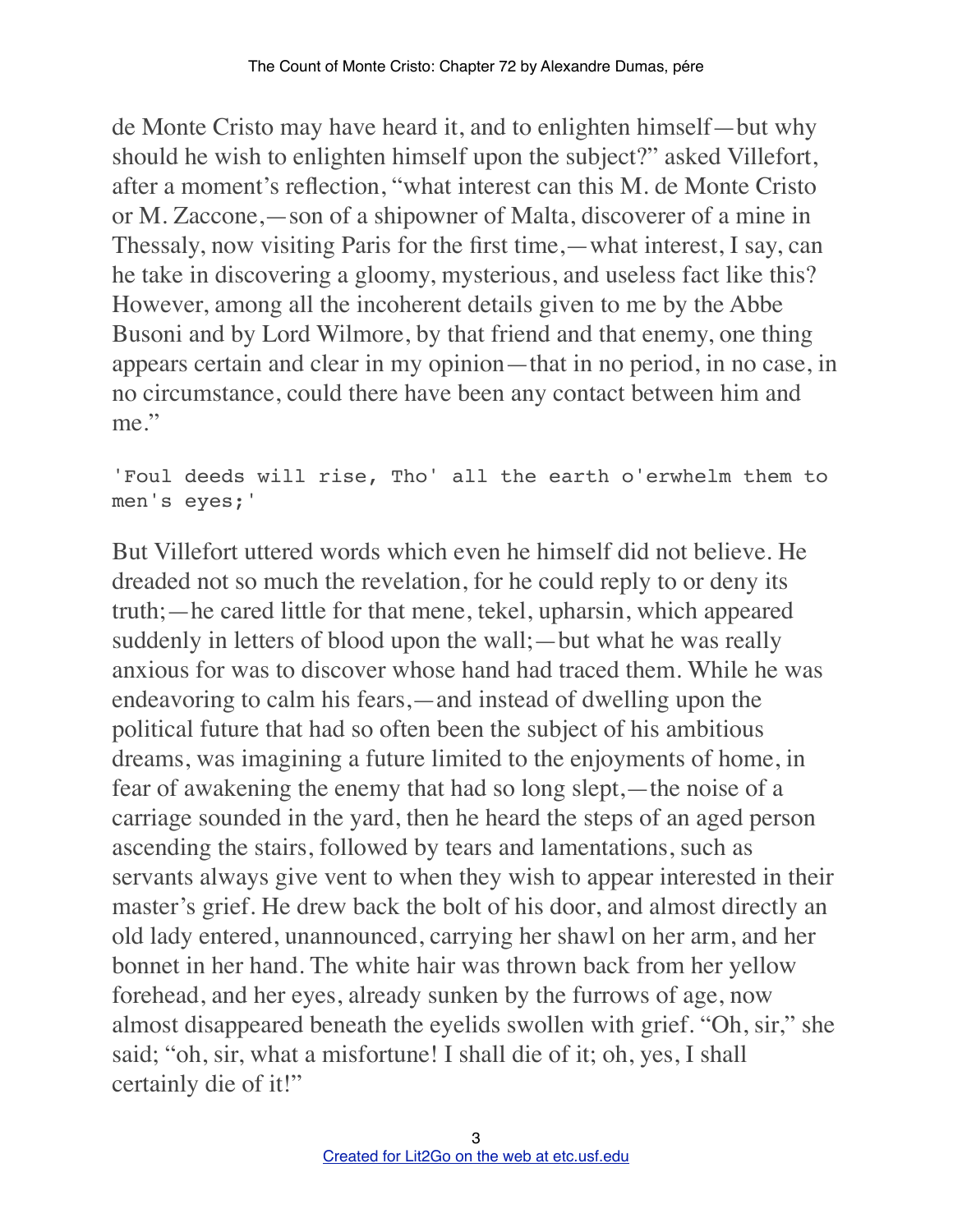And then, falling upon the chair nearest the door, she burst into a paroxysm of sobs. The servants, standing in the doorway, not daring to approach nearer, were looking at Noirtier's old servant, who had heard the noise from his master's room, and run there also, remaining behind the others. Villefort rose, and ran towards his mother–in–law, for it was she.

"Why, what can have happened?" he exclaimed, "what has thus disturbed you? Is M. de Saint–Meran with you?"

"M. de Saint–Meran is dead," answered the old marchioness, without preface and without expression; she appeared to be stupefied. Villefort drew back, and clasping his hands together, exclaimed—"Dead!—so suddenly?"

"A week ago," continued Madame de Saint–Meran, "we went out together in the carriage after dinner. M. de Saint–Meran had been unwell for some days; still, the idea of seeing our dear Valentine again inspired him with courage, and notwithstanding his illness he would leave. At six leagues from Marseilles, after having eaten some of the lozenges he is accustomed to take, he fell into such a deep sleep, that it appeared to me unnatural; still I hesitated to wake him, although I fancied that his face was flushed, and that the veins of his temples throbbed more violently than usual. However, as it became dark, and I could no longer see, I fell asleep; I was soon aroused by a piercing shriek, as from a person suffering in his dreams, and he suddenly threw his head back violently. I called the valet, I stopped the postilion, I spoke to M. de Saint–Meran, I applied my smelling–salts; but all was over, and I arrived at Aix by the side of a corpse." Villefort stood with his mouth half open, quite stupefied.

"Of course you sent for a doctor?"

"Immediately; but, as I have told you, it was too late."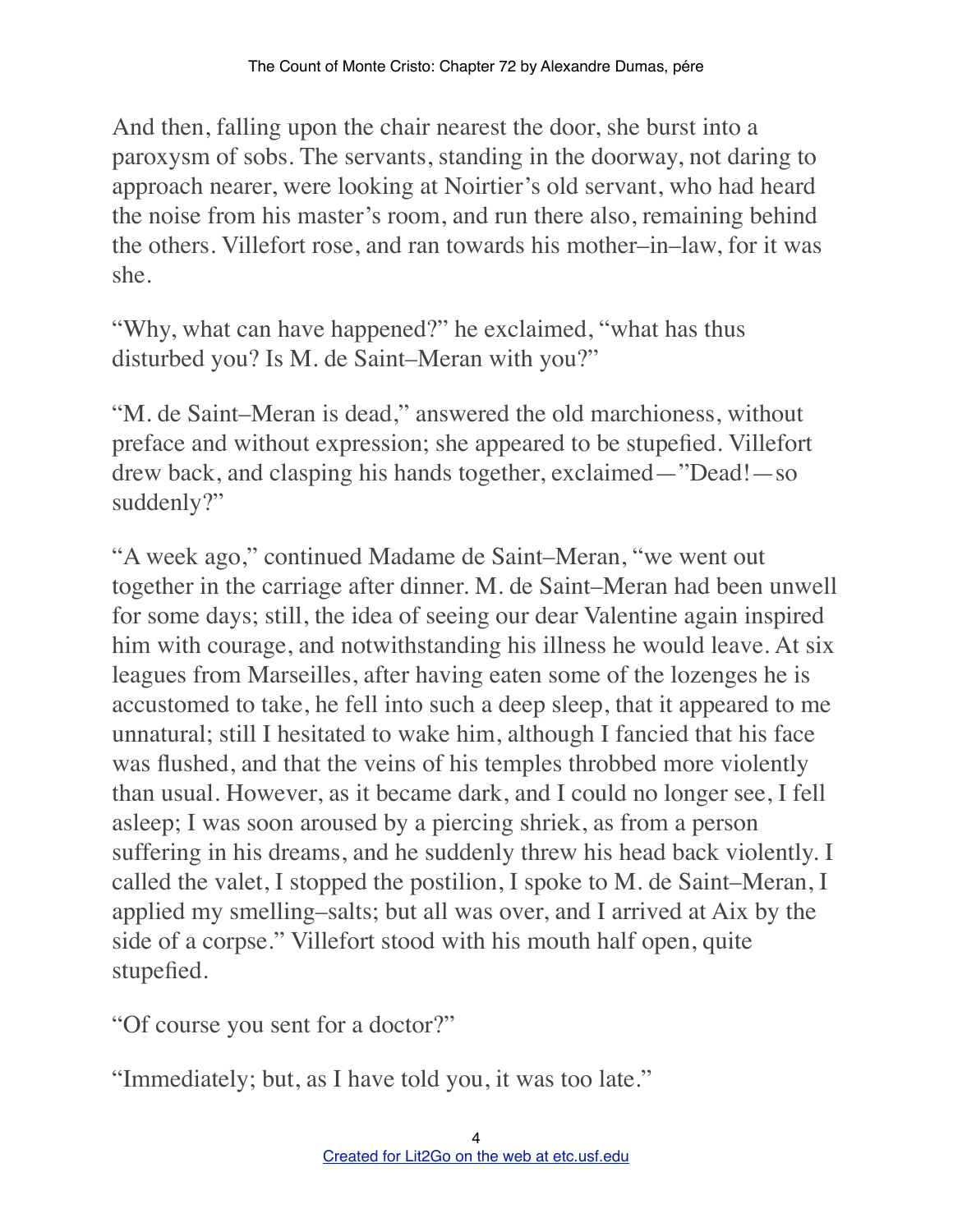"Yes; but then he could tell of what complaint the poor marquis had died."

"Oh, yes, sir, he told me; it appears to have been an apoplectic stroke."

"And what did you do then?"

"M. de Saint–Meran had always expressed a desire, in case his death happened during his absence from Paris, that his body might be brought to the family vault. I had him put into a leaden coffin, and I am preceding him by a few days."

"Oh, my poor mother," said Villefort, "to have such duties to perform at your age after such a blow!"

"God has supported me through all; and then, my dear marquis, he would certainly have done everything for me that I performed for him. It is true that since I left him, I seem to have lost my senses. I cannot cry; at my age they say that we have no more tears,—still I think that when one is in trouble one should have the power of weeping. Where is Valentine, sir? It is on her account I am here; I wish to see Valentine." Villefort thought it would be terrible to reply that Valentine was at a ball; so he only said that she had gone out with her step–mother, and that she should be fetched. "This instant, sir—this instant, I beseech you!" said the old lady. Villefort placed the arm of Madame de Saint–Meran within his own, and conducted her to his apartment. "Rest yourself, mother," he said.

The marchioness raised her head at this word, and beholding the man who so forcibly reminded her of her deeply–regretted child, who still lived for her in Valentine, she felt touched at the name of mother, and bursting into tears, she fell on her knees before an arm–chair, where she buried her venerable head. Villefort left her to the care of the women, while old Barrois ran, half–scared, to his master; for nothing frightens old people so much as when death relaxes its vigilance over them for a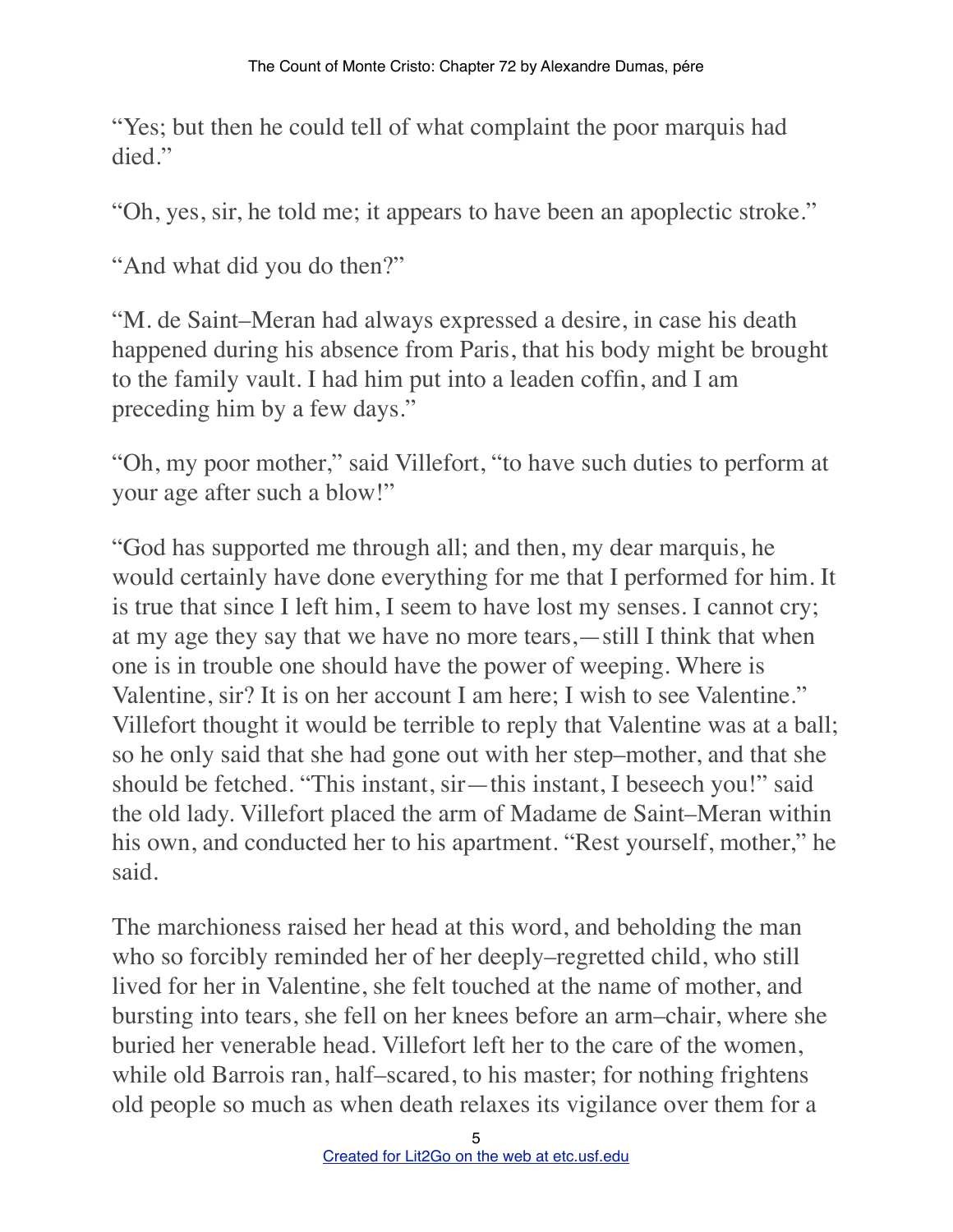moment in order to strike some other old person. Then, while Madame de Saint–Meran remained on her knees, praying fervently, Villefort sent for a cab, and went himself to fetch his wife and daughter from Madame de Morcerf's. He was so pale when he appeared at the door of the ball– room, that Valentine ran to him, saying—

"Oh, father, some misfortune has happened!"

"Your grandmamma has just arrived, Valentine," said M. de Villefort.

"And grandpapa?" inquired the young girl, trembling with apprehension. M. de Villefort only replied by offering his arm to his daughter. It was just in time, for Valentine's head swam, and she staggered; Madame de Villefort instantly hastened to her assistance, and aided her husband in dragging her to the carriage, saying—"What a singular event! Who could have thought it? Ah, yes, it is indeed strange!" And the wretched family departed, leaving a cloud of sadness hanging over the rest of the evening. At the foot of the stairs, Valentine found Barrois awaiting her.

"M. Noirtier wishes to see you to–night, he said, in an undertone.

"Tell him I will come when I leave my dear grandmamma," she replied, feeling, with true delicacy, that the person to whom she could be of the most service just then was Madame de Saint–Meran. Valentine found her grandmother in bed; silent caresses, heartwrung sobs, broken sighs, burning tears, were all that passed in this sad interview, while Madame de Villefort, leaning on her husband's arm, maintained all outward forms of respect, at least towards the poor widow. She soon whispered to her husband, "I think it would be better for me to retire, with your permission, for the sight of me appears still to afflict your mother–in– law." Madame de Saint–Meran heard her. "Yes, yes," she said softly to Valentine, "let her leave; but do you stay." Madame de Villefort left, and Valentine remained alone beside the bed, for the procureur, overcome with astonishment at the unexpected death, had followed his wife.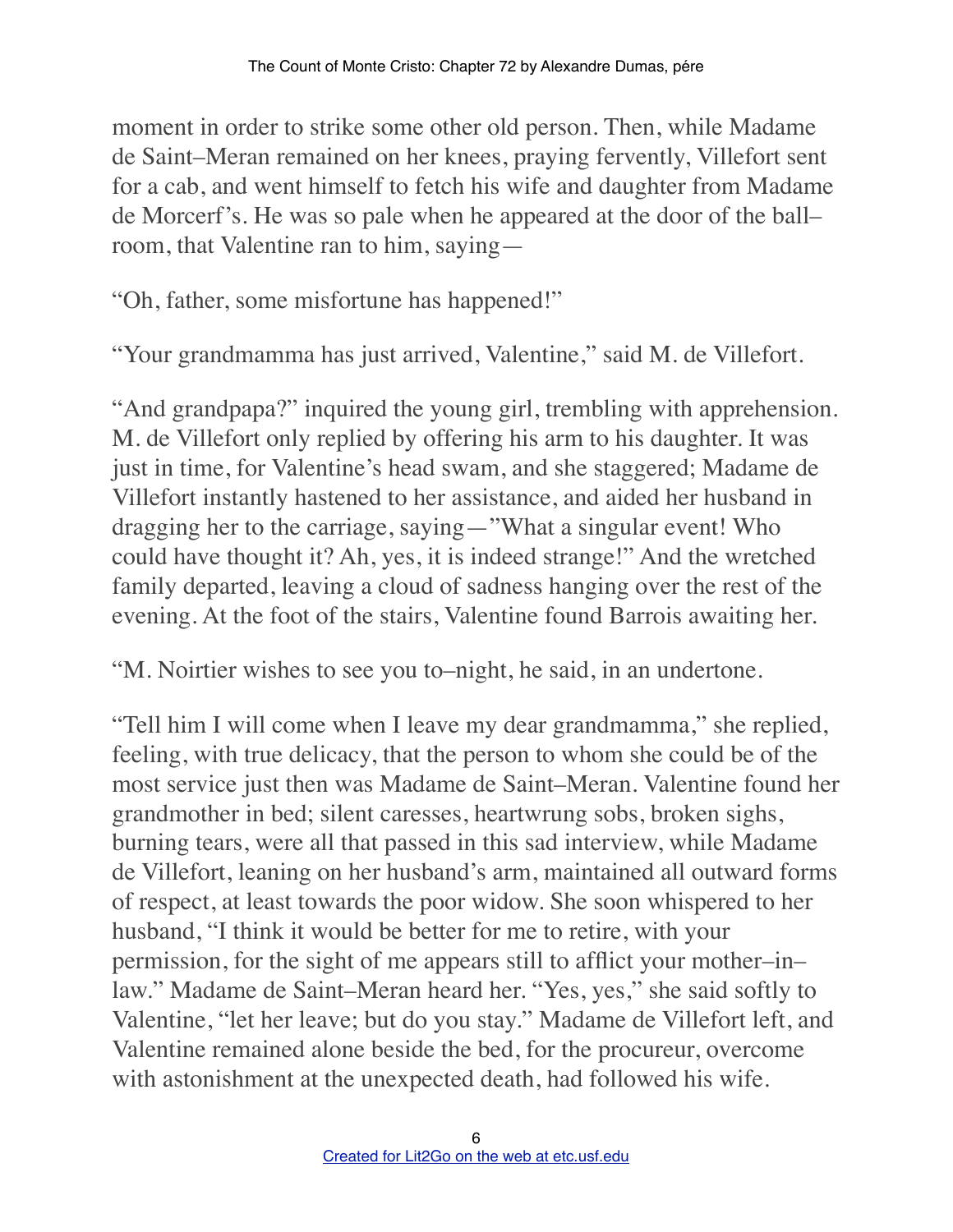Meanwhile, Barrois had returned for the first time to old Noirtier, who having heard the noise in the house, had, as we have said, sent his old servant to inquire the cause; on his return, his quick intelligent eye interrogated the messenger. "Alas, sir," exclaimed Barrois, "a great misfortune has happened. Madame de Saint–Meran has arrived, and her husband is dead!"

M. de Saint–Meran and Noirtier had never been on strict terms of friendship; still, the death of one old man always considerably affects another. Noirtier let his head fall upon his chest, apparently overwhelmed and thoughtful; then he closed one eye, in token of inquiry. "Mademoiselle Valentine?" Noirtier nodded his head. "She is at the ball, as you know, since she came to say good–by to you in full dress." Noirtier again closed his left eye. "Do you wish to see her?" Noirtier again made an affirmative sign. "Well, they have gone to fetch her, no doubt, from Madame de Morcerf's; I will await her return, and beg her to come up here. Is that what you wish for?"

"Yes," replied the invalid.

Barrois, therefore, as we have seen, watched for Valentine, and informed her of her grandfather's wish. Consequently, Valentine came up to Noirtier, on leaving Madame de Saint–Meran, who in the midst of her grief had at last yielded to fatigue and fallen into a feverish sleep. Within reach of her hand they placed a small table upon which stood a bottle of orangeade, her usual beverage, and a glass. Then, as we have said, the young girl left the bedside to see M. Noirtier. Valentine kissed the old man, who looked at her with such tenderness that her eyes again filled with tears, whose sources he thought must be exhausted. The old gentleman continued to dwell upon her with the same expression. "Yes, yes," said Valentine, "you mean that I have yet a kind grandfather left, do you not." The old man intimated that such was his meaning. "Ah, yes, happily I have," replied Valentine. "Without that, what would become of me?"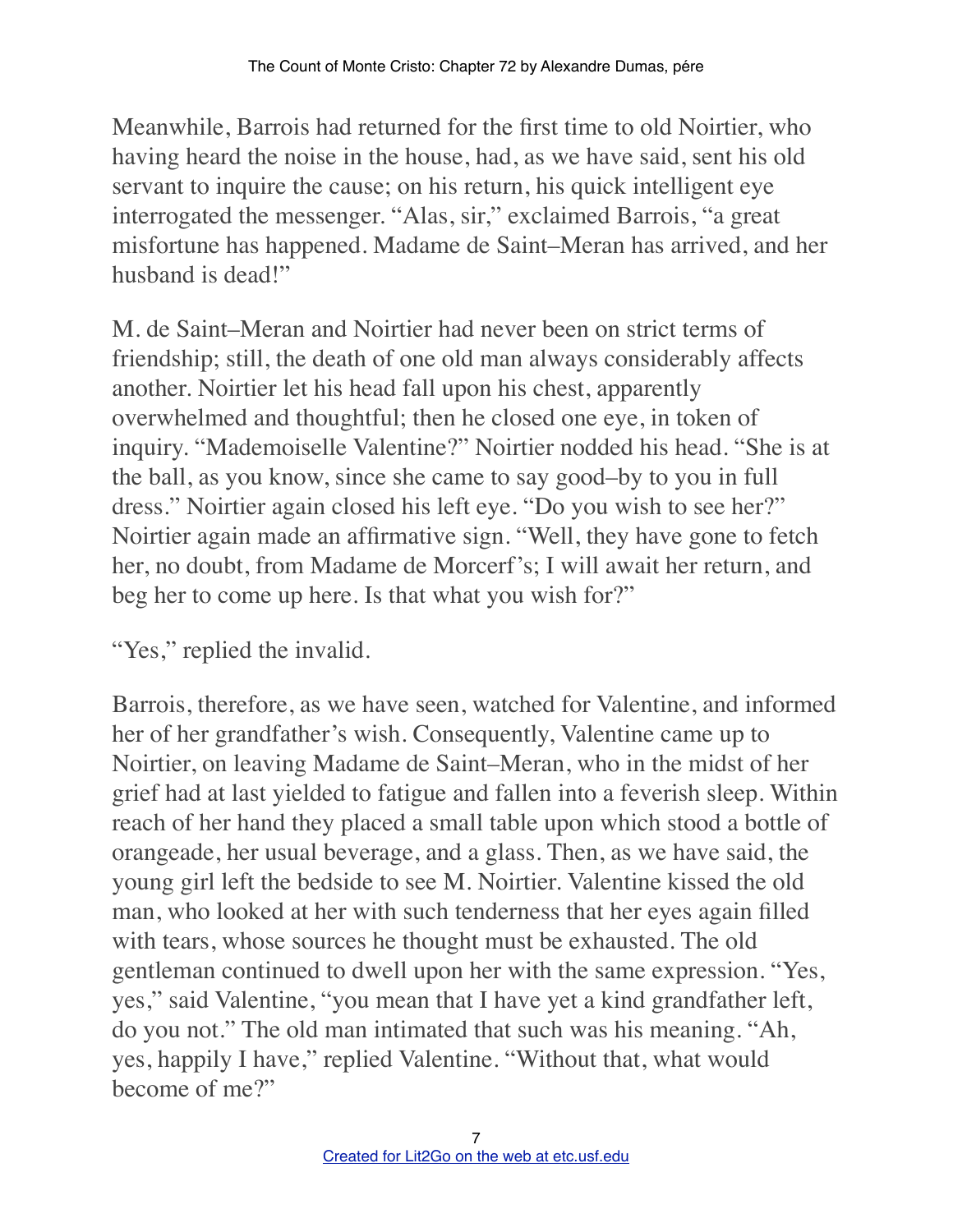It was one o'clock in the morning. Barrois, who wished to go to bed himself, observed that after such sad events every one stood in need of rest. Noirtier would not say that the only rest he needed was to see his child, but wished her good–night, for grief and fatigue had made her appear quite ill. The next morning she found her grandmother in bed; the fever had not abated, on the contrary her eyes glistened and she appeared to be suffering from violent nervous irritability. "Oh, dear grandmamma, are you worse?" exclaimed Valentine, perceiving all these signs of agitation.

"No, my child, no," said Madame de Saint–Meran; "but I was impatiently waiting for your arrival, that I might send for your father."

"My father?" inquired Valentine, uneasily.

"Yes, I wish to speak to him." Valentine durst not oppose her grandmother's wish, the cause of which she did not know, and an instant afterwards Villefort entered. "Sir," said Madame de Saint–Meran, without using any circumlocution, and as if fearing she had no time to lose, "you wrote to me concerning the marriage of this child?"

"Yes, madame," replied Villefort, "it is not only projected but arranged."

"Your intended son–in–law is named M. Franz d'Epinay?"

"Yes, madame."

"Is he not the son of General d'Epinay who was on our side, and who was assassinated some days before the usurper returned from the Island of Elba?"

"The same."

"Does he not dislike the idea of marrying the granddaughter of a Jacobin?"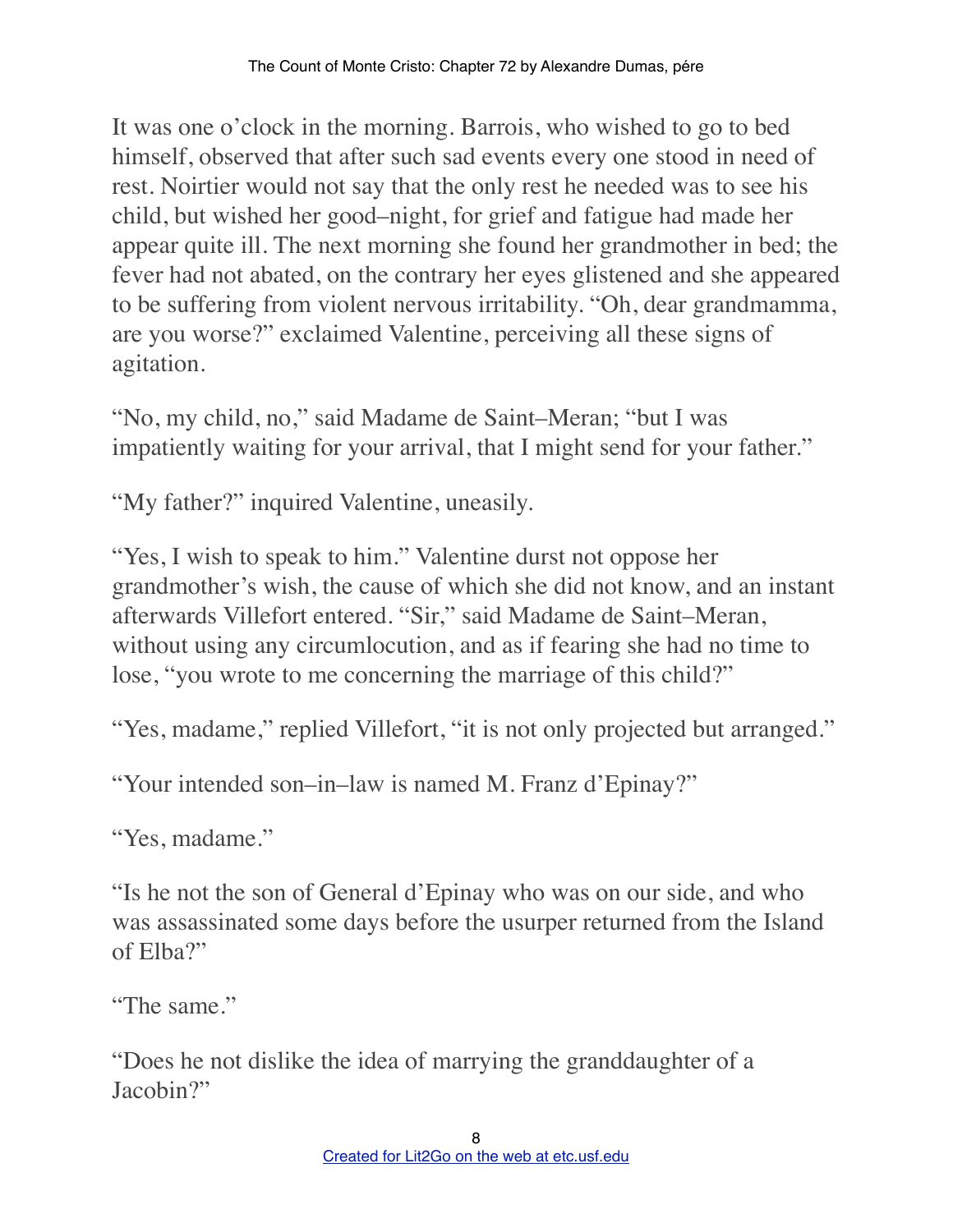"Our civil dissensions are now happily extinguished, mother," said Villefort; "M. d'Epinay was quite a child when his father died, he knows very little of M. Noirtier, and will meet him, if not with pleasure, at least with indifference."

"Is it a suitable match?"

"In every respect."

"And the young man?"

"Is regarded with universal esteem."

"You approve of him?"

"He is one of the most well–bred young men I know." During the whole of this conversation Valentine had remained silent. "Well, sir," said Madame de Saint–Meran, after a few minutes' reflection, "I must hasten the marriage, for I have but a short time to live."

"You, madame?" "You, dear mamma?" exclaimed M. de Villefort and Valentine at the same time.

"I know what I am saying," continued the marchioness; "I must hurry you, so that, as she has no mother, she may at least have a grandmother to bless her marriage. I am all that is left to her belonging to my poor Renee, whom you have so soon forgotten, sir."

"Ah, madame," said Villefort, "you forget that I was obliged to give a mother to my child."

"A stepmother is never a mother, sir. But this is not to the purpose,—our business concerns Valentine, let us leave the dead in peace."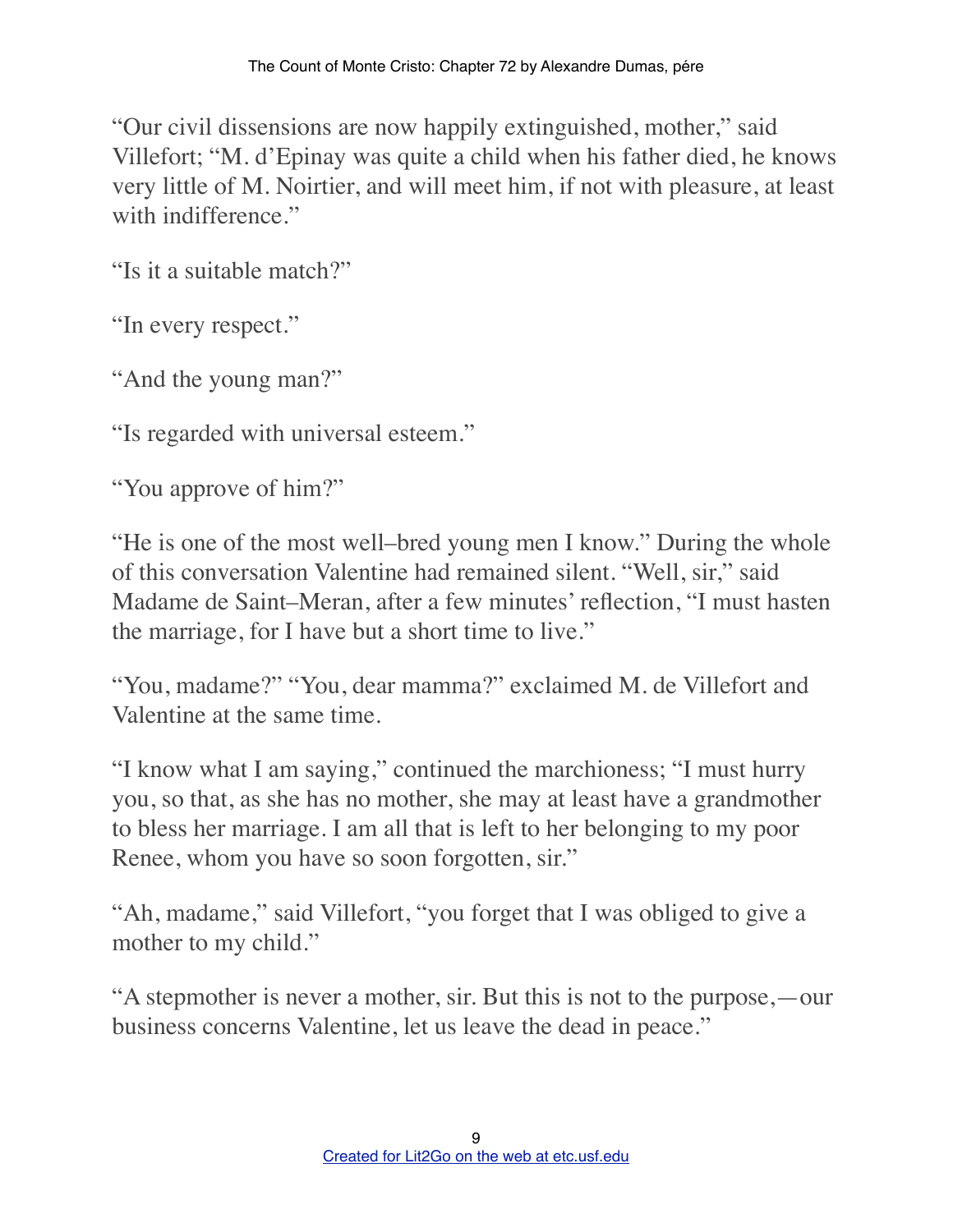All this was said with such exceeding rapidity, that there was something in the conversation that seemed like the beginning of delirium.

"It shall be as you wish, madame," said Villefort; "more especially since your wishes coincide with mine, and as soon as M. d'Epinay arrives in Paris"—

"My dear grandmother," interrupted Valentine, "consider decorum—the recent death. You would not have me marry under such sad auspices?"

"My child," exclaimed the old lady sharply, "let us hear none of the conventional objections that deter weak minds from preparing for the future. I also was married at the death–bed of my mother, and certainly I have not been less happy on that account."

"Still that idea of death, madame," said Villefort.

"Still?—Always! I tell you I am going to die—do you understand? Well, before dying, I wish to see my son–in–law. I wish to tell him to make my child happy; I wish to read in his eyes whether he intends to obey me; in fact, I will know him—I will!" continued the old lady, with a fearful expression, "that I may rise from the depths of my grave to find him, if he should not fulfil his duty!"

"Madame," said Villefort, "you must lay aside these exalted ideas, which almost assume the appearance of madness. The dead, once buried in their graves, rise no more."

"And I tell you, sir, that you are mistaken. This night I have had a fearful sleep. It seemed as though my soul were already hovering over my body, my eyes, which I tried to open, closed against my will, and what will appear impossible above all to you, sir, I saw, with my eyes shut, in the spot where you are now standing, issuing from that corner where there is a door leading into Madame Villefort's dressing–room—I saw, I tell you,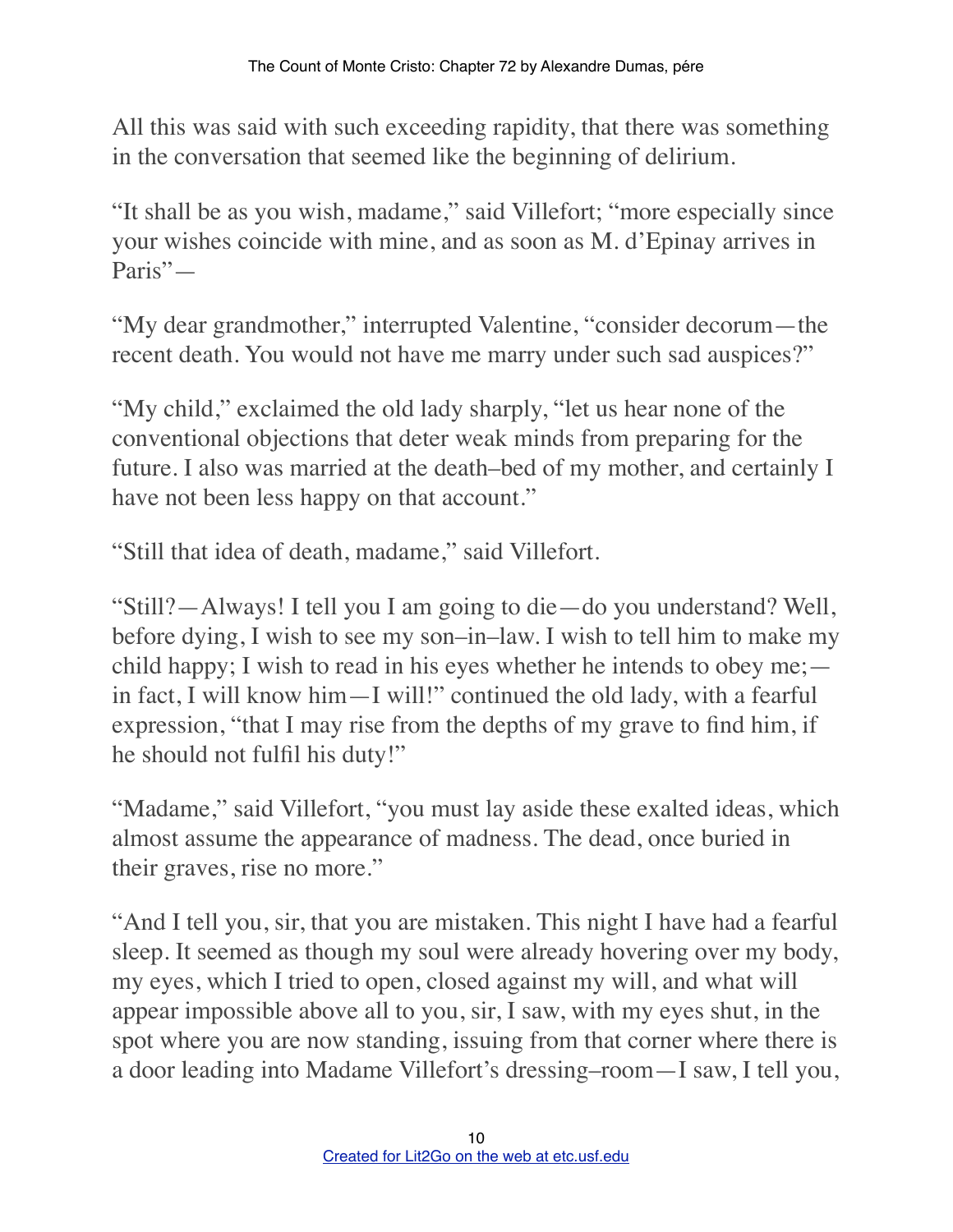silently enter, a white figure." Valentine screamed. "It was the fever that disturbed you, madame," said Villefort.

"Doubt, if you please, but I am sure of what I say. I saw a white figure, and as if to prevent my discrediting the testimony of only one of my senses, I heard my glass removed—the same which is there now on the table."

"Oh, dear mother, it was a dream."

"So little was it a dream, that I stretched my hand towards the bell; but when I did so, the shade disappeared; my maid then entered with a light."

"But she saw no one?"

"Phantoms are visible to those only who ought to see them. It was the soul of my husband!—Well, if my husband's soul can come to me, why should not my soul reappear to guard my granddaughter? the tie is even more direct, it seems to me."

"Oh, madame," said Villefort, deeply affected, in spite of himself, "do not yield to those gloomy thoughts; you will long live with us, happy, loved, and honored, and we will make you forget"—

"Never, never, never," said the marchioness. "When does M. d'Epinay return?"

"We expect him every moment."

"It is well. As soon as he arrives inform me. We must be expeditious. And then I also wish to see a notary, that I may be assured that all our property returns to Valentine."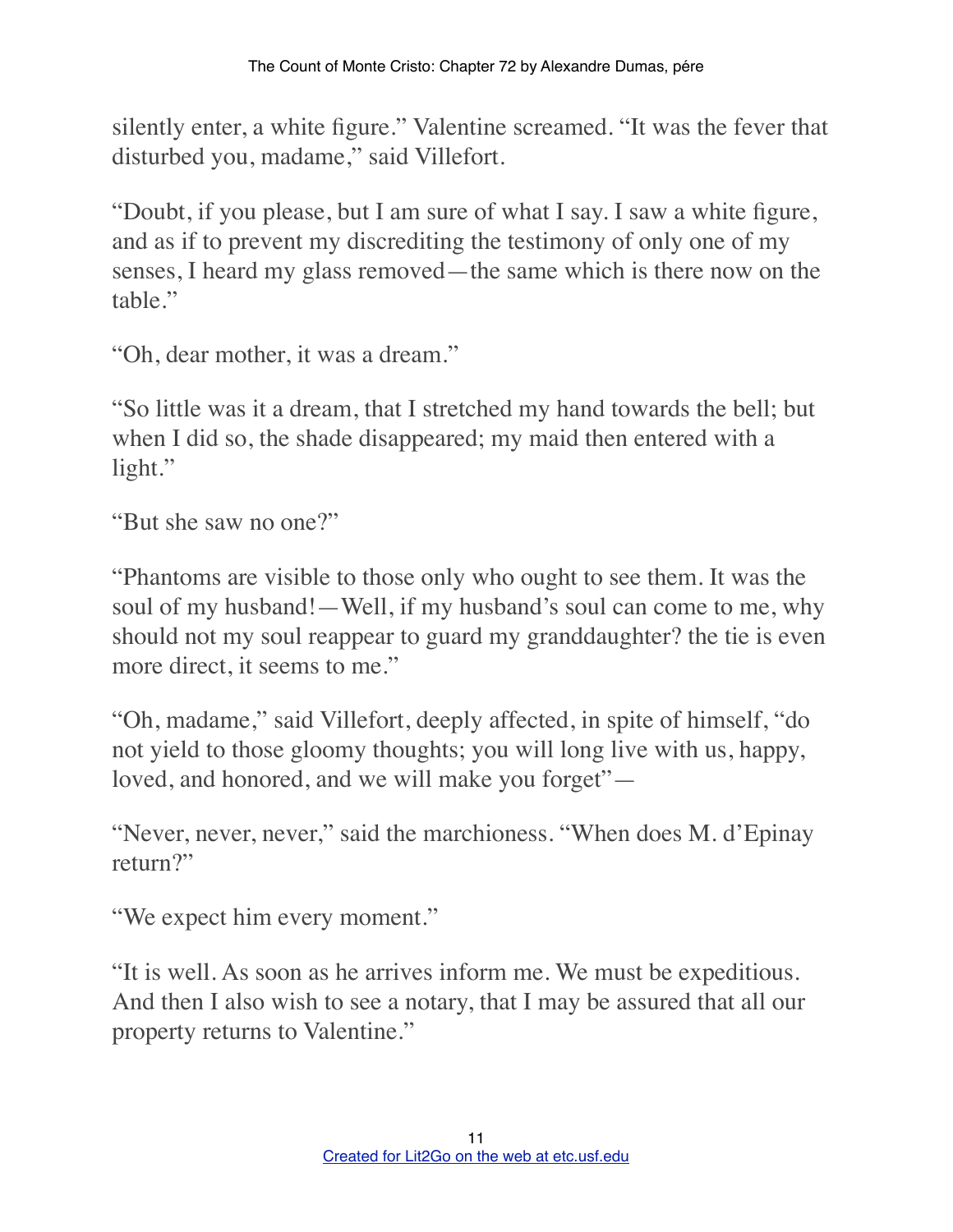"Ah, grandmamma," murmured Valentine, pressing her lips on the burning brow, "do you wish to kill me? Oh, how feverish you are; we must not send for a notary, but for a doctor."

"A doctor?" said she, shrugging her shoulders, "I am not ill; I am thirsty  $-$ that is all."

"What are you drinking, dear grandmamma?"

"The same as usual, my dear, my glass is there on the table—give it to me, Valentine." Valentine poured the orangeade into a glass and gave it to her grandmother with a certain degree of dread, for it was the same glass she fancied that had been touched by the spectre. The marchioness drained the glass at a single draught, and then turned on her pillow, repeating,—"The notary, the notary!"

M. de Villefort left the room, and Valentine seated herself at the bedside of her grandmother. The poor child appeared herself to require the doctor she had recommended to her aged relative. A bright spot burned in either cheek, her respiration was short and difficult, and her pulse beat with feverish excitement. She was thinking of the despair of Maximilian, when he should be informed that Madame de Saint–Meran, instead of being an ally, was unconsciously acting as his enemy. More than once she thought of revealing all to her grandmother, and she would not have hesitated a moment, if Maximilian Morrel had been named Albert de Morcerf or Raoul de Chateau–Renaud; but Morrel was of plebeian extraction, and Valentine knew how the haughty Marquise de Saint– Meran despised all who were not noble. Her secret had each time been repressed when she was about to reveal it, by the sad conviction that it would be useless to do so; for, were it once discovered by her father and mother, all would be lost. Two hours passed thus; Madame de Saint– Meran was in a feverish sleep, and the notary had arrived. Though his coming was announced in a very low tone, Madame de Saint–Meran arose from her pillow. "The notary!" she exclaimed, "let him come in."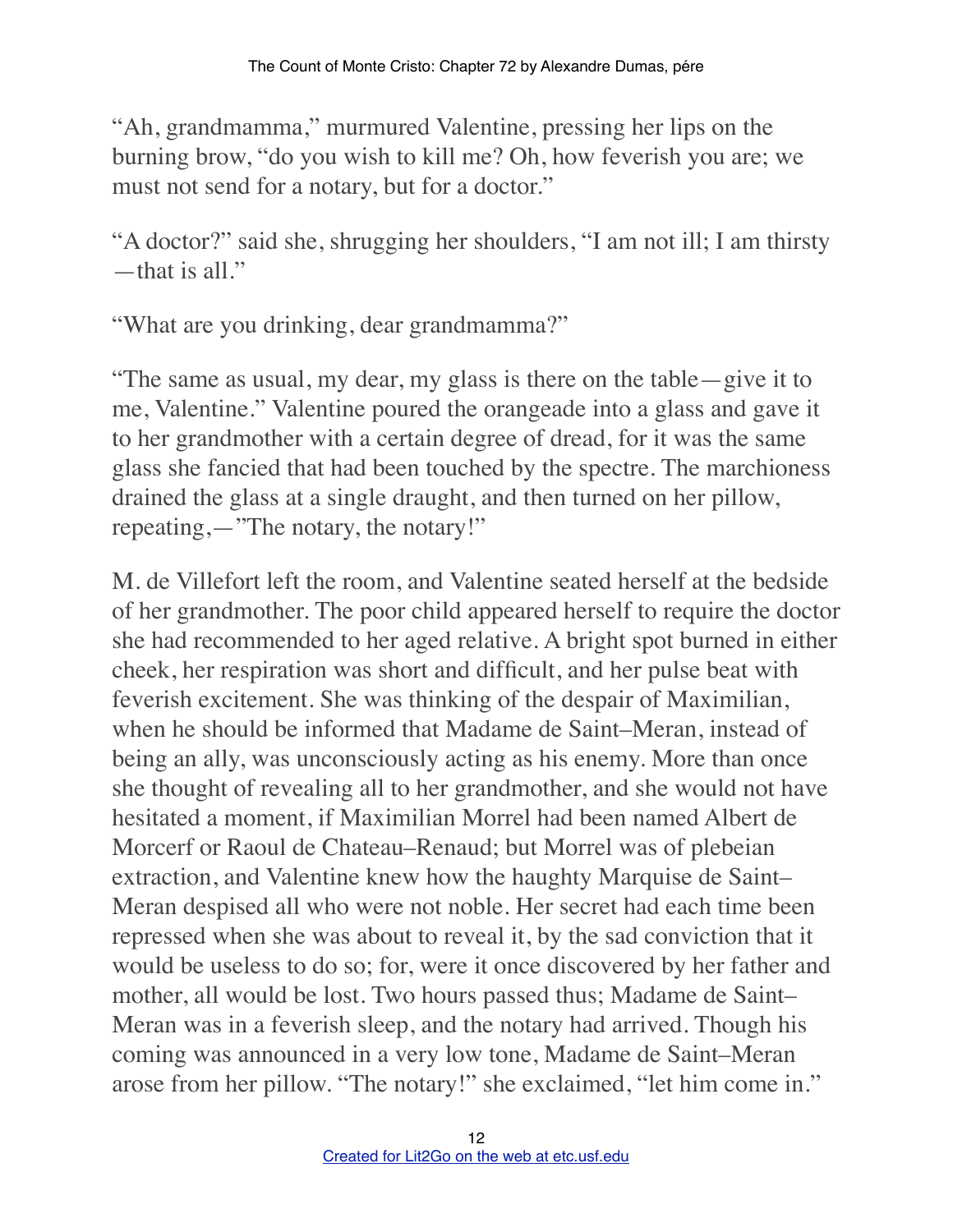The notary, who was at the door, immediately entered. "Go, Valentine," said Madame de Saint–Meran, "and leave me with this gentleman."

"But, grandmamma"—

"Leave me—go!" The young girl kissed her grandmother, and left with her handkerchief to her eyes; at the door she found the valet de chambre, who told her that the doctor was waiting in the dining–room. Valentine instantly ran down. The doctor was a friend of the family, and at the same time one of the cleverest men of the day, and very fond of Valentine, whose birth he had witnessed. He had himself a daughter about her age, but whose life was one continued source of anxiety and fear to him from her mother having been consumptive.

"Oh," said Valentine, "we have been waiting for you with such impatience, dear M. d'Avrigny. But, first of all, how are Madeleine and Antoinette?" Madeleine was the daughter of M. d'Avrigny, and Antoinette his niece. M. d'Avrigny smiled sadly. "Antoinette is very well," he said, "and Madeleine tolerably so. But you sent for me, my dear child. It is not your father or Madame de Villefort who is ill. As for you, although we doctors cannot divest our patients of nerves, I fancy you have no further need of me than to recommend you not to allow your imagination to take too wide a field." Valentine colored. M. d'Avrigny carried the science of divination almost to a miraculous extent, for he was one of the physicians who always work upon the body through the mind. "No," she replied, "it is for my poor grandmother. You know the calamity that has happened to us, do you not?"

"I know nothing." said M. d'Avrigny.

"Alas," said Valentine, restraining her tears, "my grandfather is dead."

"M. de Saint–Meran?"

"Yes."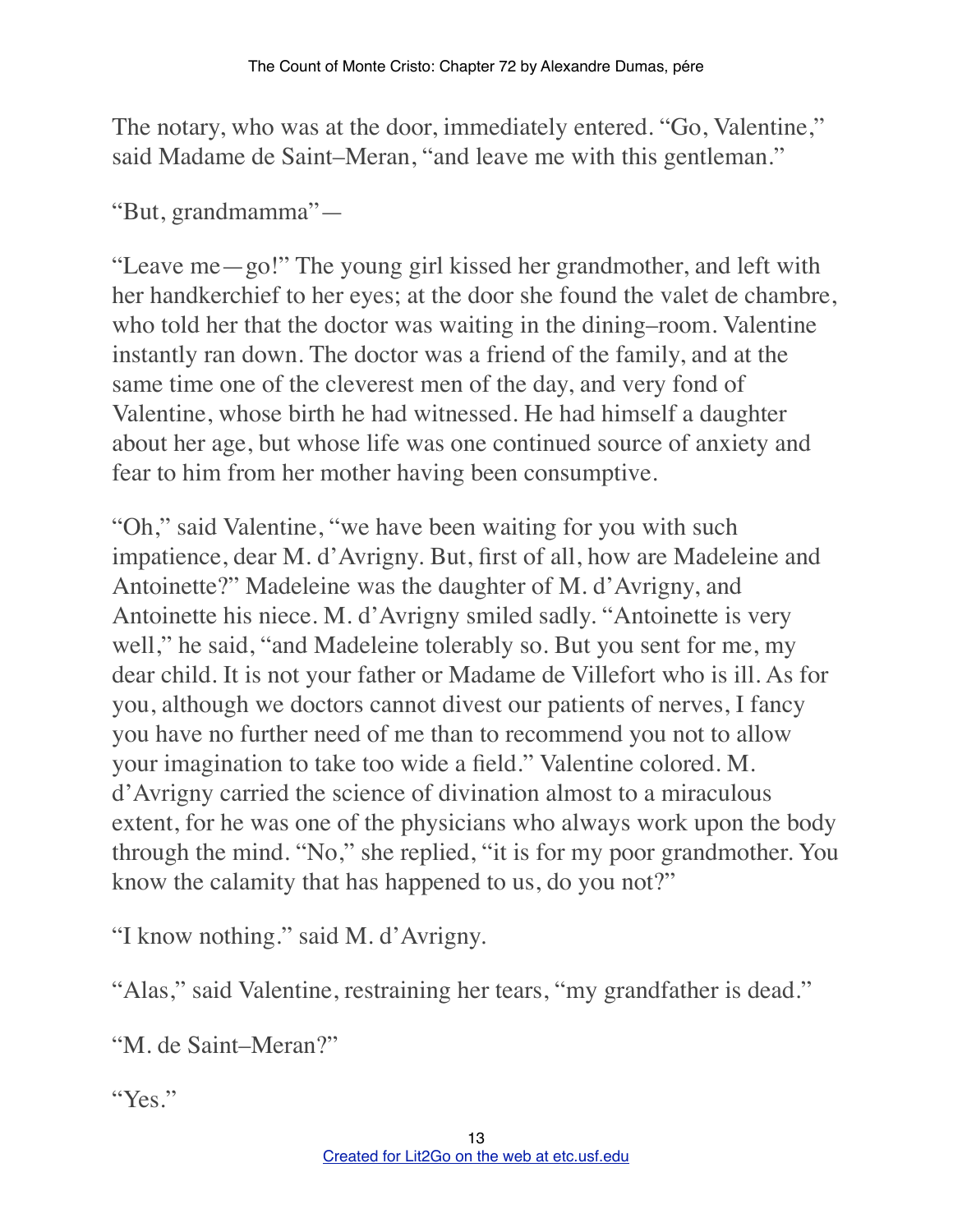"Suddenly?"

"From an apoplectic stroke."

"An apoplectic stroke?" repeated the doctor.

"Yes, and my poor grandmother fancies that her husband, whom she never left, has called her, and that she must go and join him. Oh, M. d'Avrigny, I beseech you, do something for her!"

"Where is she?"

"In her room with the notary."

```
"And M. Noirtier?"
```
"Just as he was, his mind perfectly clear, but the same incapability of moving or speaking."

"And the same love for you—eh, my dear child?"

"Yes," said Valentine, "he was very fond of me."

"Who does not love you?" Valentine smiled sadly. "What are your grandmother's symptoms?"

"An extreme nervous excitement and a strangely agitated sleep; she fancied this morning in her sleep that her soul was hovering above her body, which she at the same time watched. It must have been delirium; she fancies, too, that she saw a phantom enter her chamber and even heard the noise it made on touching her glass."

"It is singular," said the doctor; "I was not aware that Madame de Saint– Meran was subject to such hallucinations."